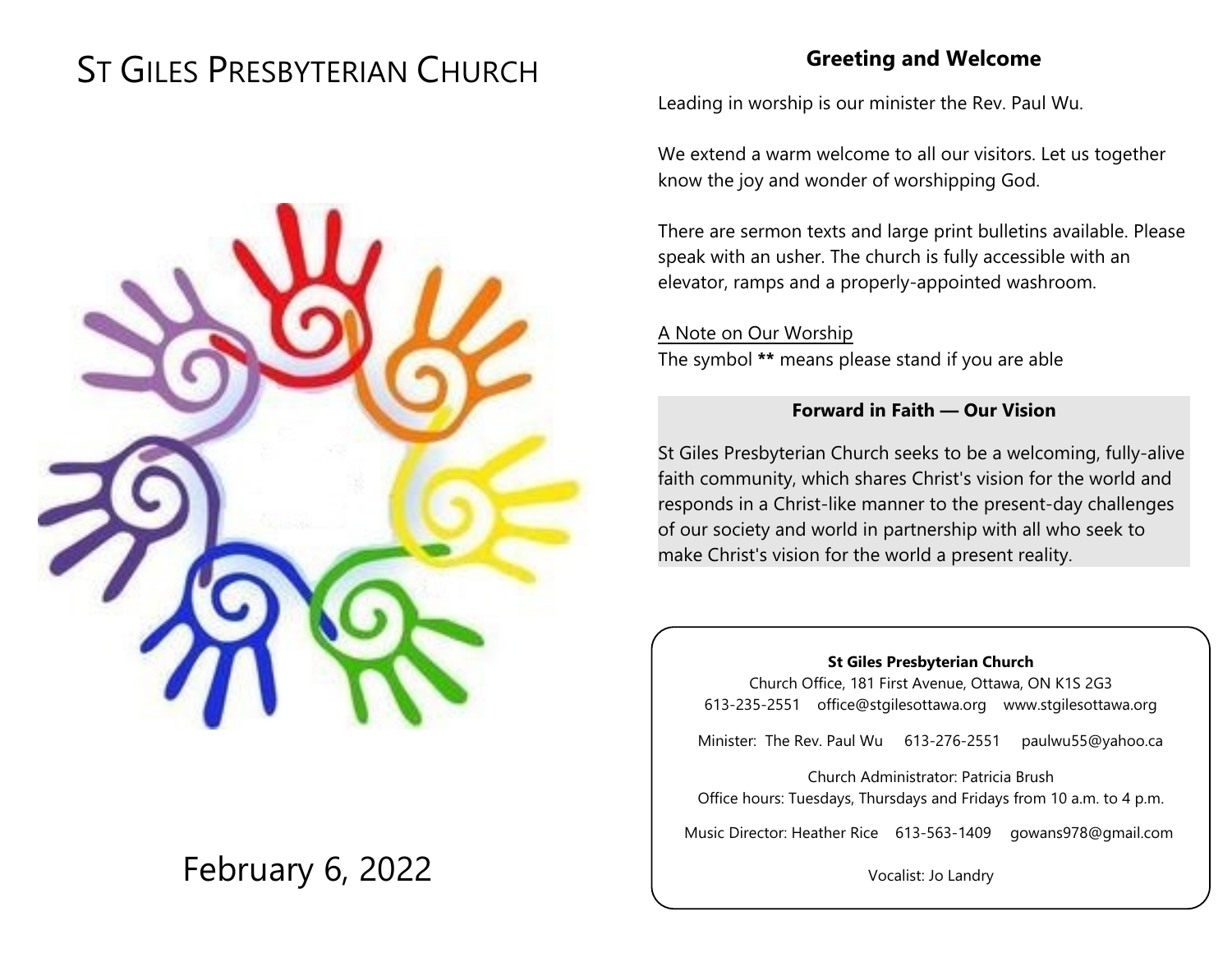We acknowledge that the land on which we gather is the traditional unceded territory of the Algonquin Anishnaabeg People. The Algonquin peoples have lived on this land since time immemorial. We are grateful to have the opportunity to be present in this territory.

Prelude *Christ Be Our Light* by Bernadette Farrell

Call to Worship

- One: In the bulb, there is a flower.
- **All: In the seed, there is a tree.**
- One: In the midst of this community, there is a Spirit
- **All: That awakens us to God's vision of abundant life**
- One: Revealed most fully in and through Jesus Christ.
- **All: Let us worship God who creates, redeems and sustains us!**

**\*\*Hymn: Joyful, Joyful we adore you 410**

- **1. Joyful, joyful we adore you, God of glory, Lord of love. Hearts unfold like flowers before you, opening to the sun above. Melt the clouds of sin and sadness; drive the dark of doubt away; giver of immortal gladness, fill us with the light of day.**
- **2. All your works with joy surround you; earth and heaven reflect your rays; stars and angels sing around you, centre of unbroken praise.**

**Field and forest, vale and mountain, flowery meadow, flashing sea, chanting bird and flowing fountain, join to praise you joyfully.**

- **3. You are giving and forgiving, ever blessing, ever blessed, wellspring of the joy of living, ocean depth of happy rest. God Creator, Christ our Saviour, all are yours who live in love. Teach us how to love our neighbour; lift us to your joy above.**
- **4. Morning stars, awake the chorus; mortals, join with every part, for what joy is set before us as Christ's love joins heart to heart! Ever singing, march we onward, victor in the midst of strife; joyful music leads us sunward in the triumph song of life.**

# Children's Story

- **\*\*Hymn: He's got the whole world in his hands 339**
	-
- **1. He's got the whole world in his hands** (x3) **He's got the whole world in his hands.**
- **2. He's got the sun and the moon in his hands** (x3) **He's got the whole world in his hands.**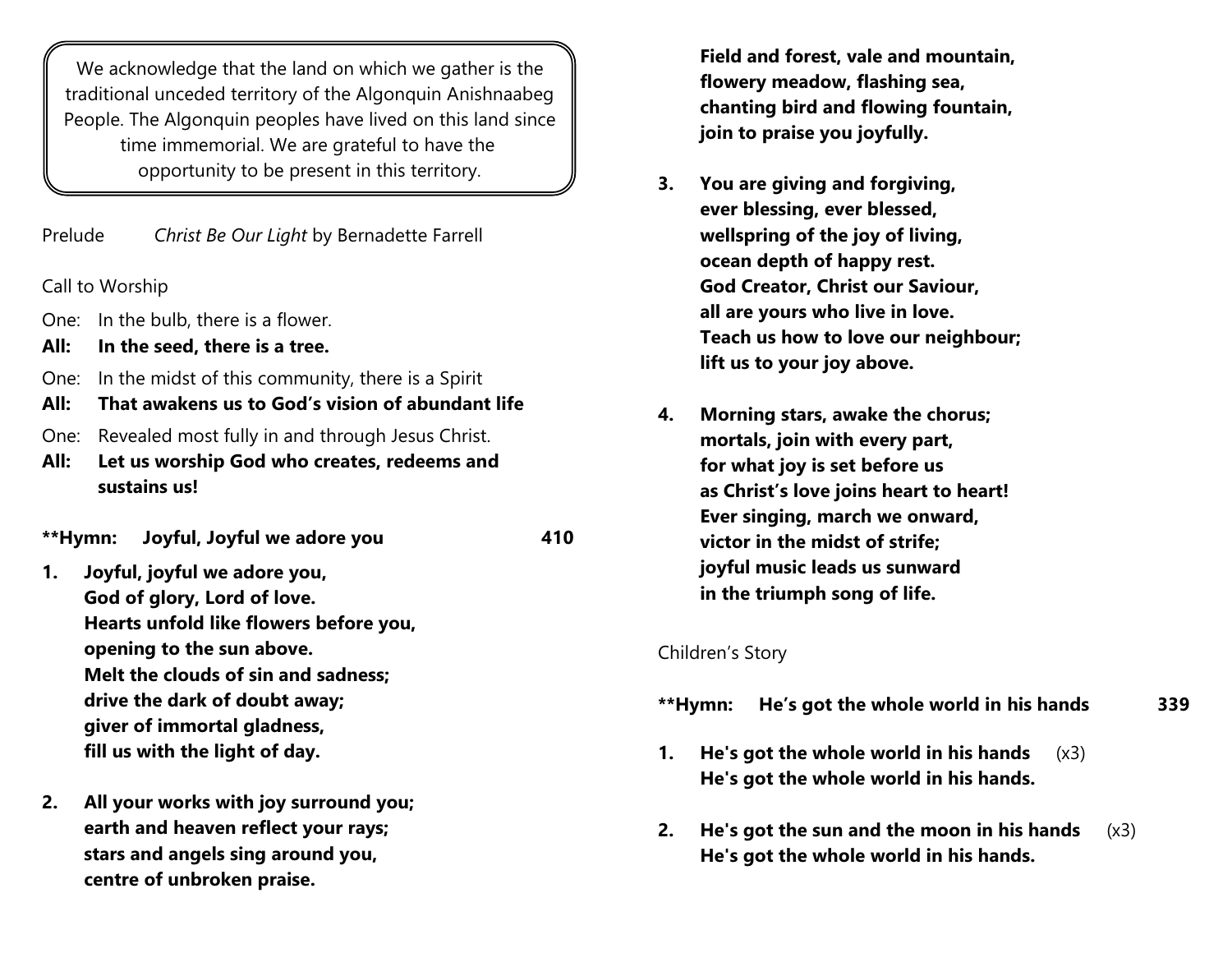- **3. He's got the wind and the rain in his hands** (x3) **He's got the whole world in his hands.**
- **4. He's got the tiny little baby in his hands** (x3) **He's got the whole world in his hands.**
- **5. He's got you and me, brother in his hands He's got you and me, sister in his hands He's got you and me, brother in his hands He's got the whole world in his hands.**
- **6. He's got the whole world in his hands** (x3) **He's got the whole world in his hands.**

## Prayer of Adoration

God of life, we gather as your people, ready to do your will. We gather as your children, who have learned to love because you loved us first. We gather as disciples, prepared to imitate Christ's loving actions. In Jesus Christ, you have shown us compassion and boundless grace. You have shown us a new way to love one another. You are the Creator of heaven and earth, and we are creatures, yet you have called each one of us by name. You are the Holy One, yet you sent your Son to serve us. In awe and wonder, we listen for your word, we wait for your call, we prepare our hands and hearts to serve you and the world you love.

# Unison Prayer of Confession

**God of Goodness, You share your abundance with us and shower us with gifts. But we confess that we have squandered many of those gifts. We have wasted knowledge, friendship, beauty and wealth; we have misused our time and energy, sometimes even our**

**trust and love. Forgive our foolishness. Have mercy on us. Teach us new ways of living out your love in the world today and every day, with the help of Jesus Christ, our Friend and Saviour.**

# The Lord's Prayer

**Our Father who art in heaven, hallowed be thy name. Thy kingdom come, thy will be done on earth as it is in heaven. Give us this day our daily bread, and forgive us our debts as we forgive our debtors, and lead us not into temptation, but deliver us from evil, for thine is the kingdom and the power and the glory, for ever and ever. Amen**

# Assurance of Pardon

Dear friends, while it is true that we have sinned and squandered God's gifts, it is a greater truth that we are forgiven through God's love in Jesus Christ. To all who humbly seek the mercy of God I say, In Jesus Christ our sin is forgiven. Be at peace with God, with yourself and with one another.

# Scripture

# First Reading: Deuteronomy 30:9–14

and the Lord your God will make you abundantly prosperous in all your undertakings, in the fruit of your body, in the fruit of your livestock, and in the fruit of your soil. For the Lord will again take delight in prospering you, just as he delighted in prospering your ancestors, when you obey the Lord your God by observing his commandments and decrees that are written in this book of the law, because you turn to the Lord your God with all your heart and with all your soul.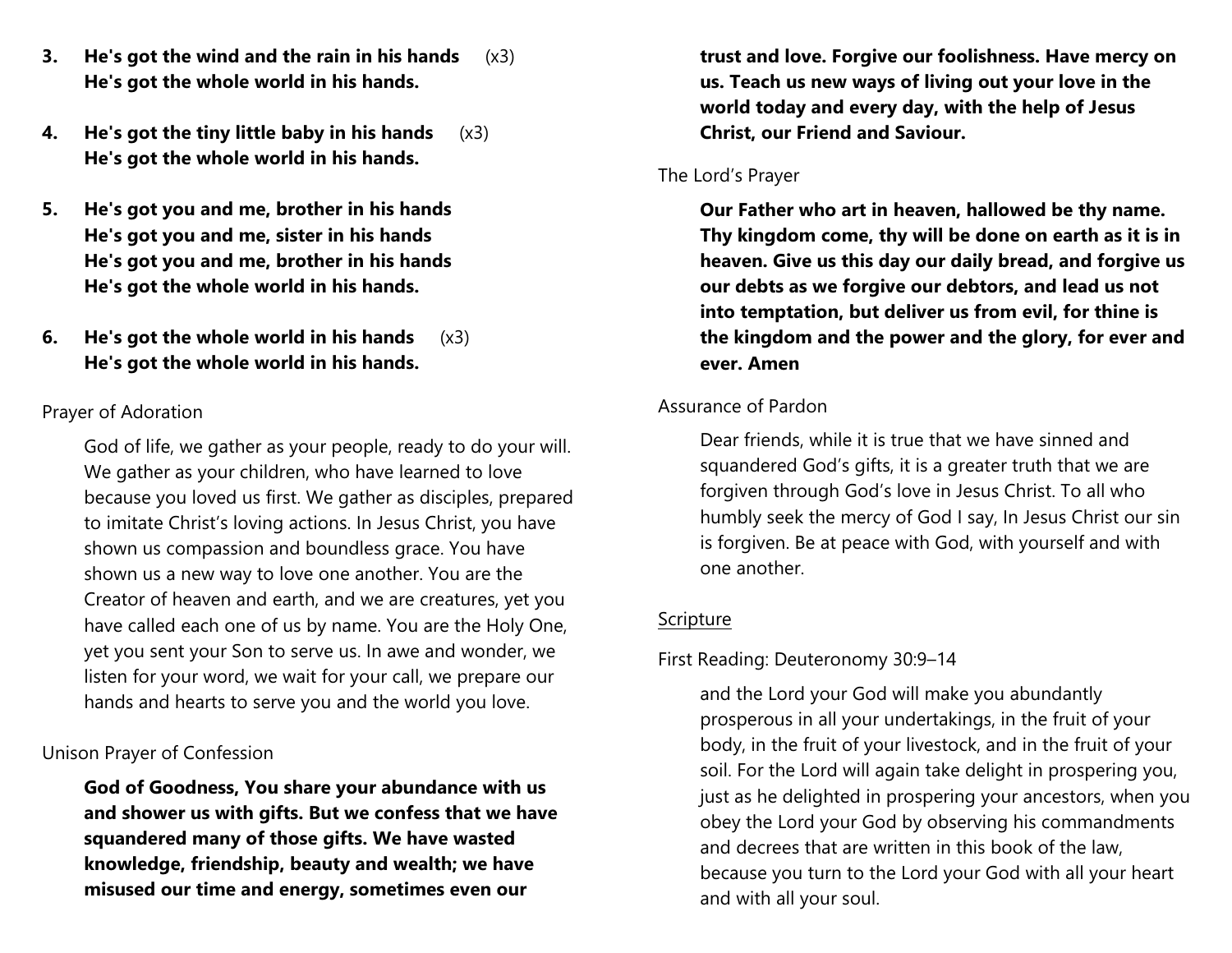Surely, this commandment that I am commanding you today is not too hard for you, nor is it too far away. It is not in heaven, that you should say, "Who will go up to heaven for us, and get it for us so that we may hear it and observe it?" Neither is it beyond the sea, that you should say, "Who will cross to the other side of the sea for us, and get it for us so that we may hear it and observe it?" No, the word is very near to you; it is in your mouth and in your heart for you to observe.

Responsive Reading: Psalm 25:1–10 (with refrain 2)



To you, O Lord, I lift up my soul.

**O my God, in you I trust; do not let me be put to shame; do not let my enemies exult over me**

Do not let those who wait for you be put to shame; **let them be ashamed who are wantonly treacherous.** Make me to know your ways, O Lord;

**teach me your paths.**

Lead me in your truth, and teach me,

**for you are the God of my salvation; for you I wait all day long.**

Be mindful of your mercy, O Lord, and of your steadfast love,

for they have been from of old.

**Do not remember the sins of my youth or my transgressions;**

**according to your steadfast love remember me, for your goodness' sake, O Lord!**

# Good and upright is the Lord;

**therefore the Lord instructs sinners in the way. leads the humble in what is right, and teaches them the way they should go.**

All the paths of the Lord are steadfast love and faithfulness, **for those who keep God's covenant and decrees.**

Second Reading: Matthew 22:34–40

When the Pharisees heard that he had silenced the Sadducees, they gathered together, and one of them, a lawyer, asked him a question to test him. "Teacher, which commandment in the law is the greatest?" He said to him, "'You shall love the Lord your God with all your heart, and with all your soul, and with all your mind.' This is the greatest and first commandment. And a second is like it: 'You shall love your neighbour as yourself.' On these two commandments hang all the law and the prophets."

Reader: This is the word of the Lord, **People: Thanks be to God.**

- **\*\*Hymn: I'm gonna live so God can use me 648**
	-

- **1. I'm gonna live so God can use me anywhere, Lord anytime!** (x2)
- **2. I'm gonna work so God can use me anywhere, Lord anytime!** (x2)
- **3. I'm gonna pray so God can use me anywhere, Lord anytime!** (x2)
- **4. I'm gonna sing so God can use me anywhere, Lord anytime!** (x2)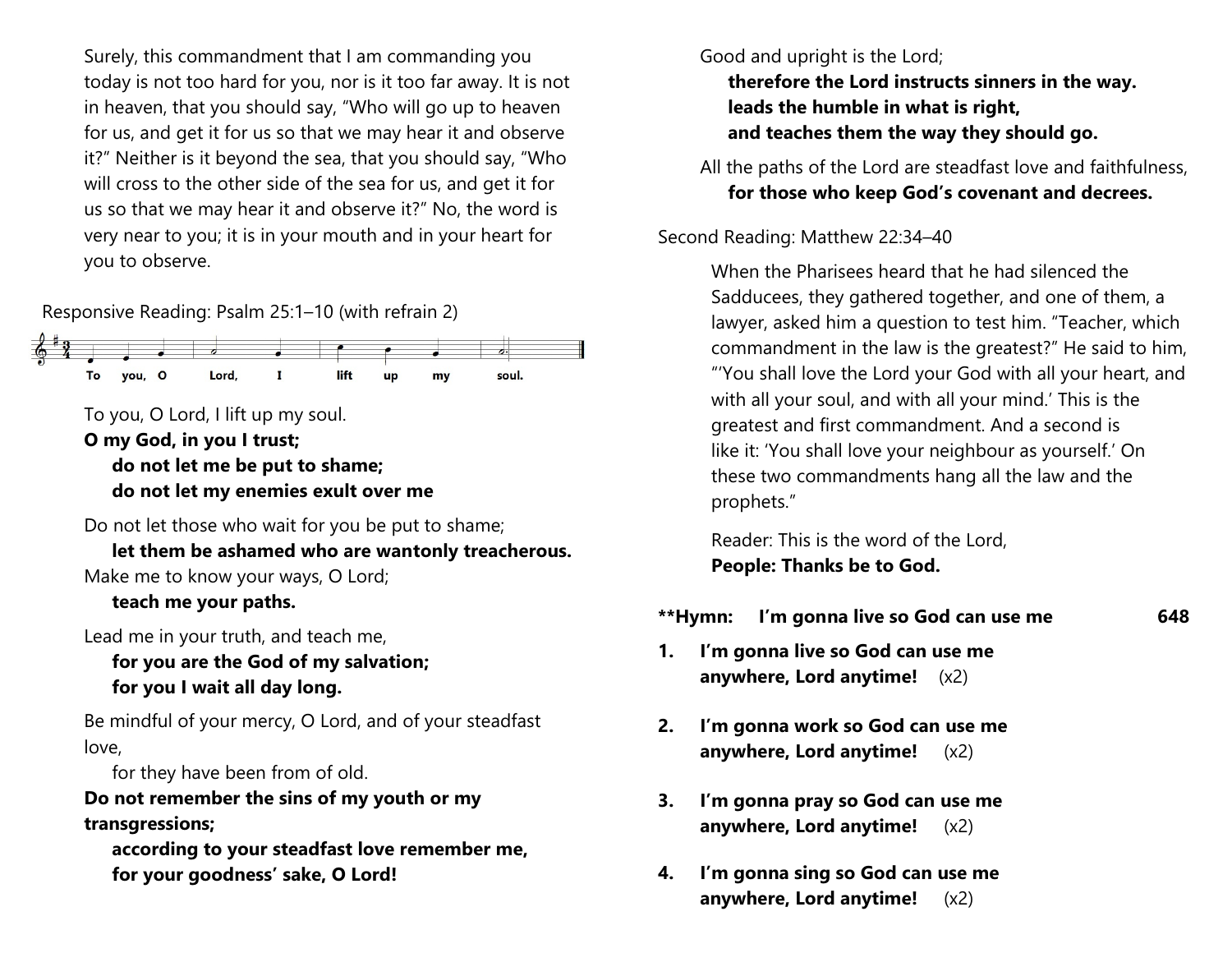Sermon Love Your Neighbour the Presbyterian Way

#### Prayers of the People

**\*\*Hymn: Lord, whose love 722**

- **1. Lord, whose love in humble service bore the weight of human need, who upon the cross, forsaken, offered mercy's perfect deed: we, your servants, bring the worship not of voice alone, but heart, consecrating to your purpose every gift that you impart.**
- **2. Still your children wander homeless; still the hungry cry for bread; still the captives long for freedom; still in grief we mourn our dead. As, O Lord, your deep compassion healed the sick and freed the soul, use the love your Spirit kindles still to save and make us whole.**
- **3. As we worship, grant us vision, till your love's revealing light in its height and depth and greatness dawns upon our quickened sight, making known the needs and burdens your compassion bids us bear, stirring us to tireless striving your abundant life to share.**
- **4. Called by worship to your service, forth in your dear name we go to the child, the youth, the aged,**

|                      |                                                                                                                                                                                                                                       | love in living deeds to show;<br>hope and health, good will and comfort,<br>counsel, aid, and peace we give,<br>that your servants, Lord, in freedom<br>may your mercy know and live.    |     |
|----------------------|---------------------------------------------------------------------------------------------------------------------------------------------------------------------------------------------------------------------------------------|------------------------------------------------------------------------------------------------------------------------------------------------------------------------------------------|-----|
| Passing of the Peace |                                                                                                                                                                                                                                       |                                                                                                                                                                                          |     |
| Announcements        |                                                                                                                                                                                                                                       |                                                                                                                                                                                          |     |
|                      | Offering                                                                                                                                                                                                                              |                                                                                                                                                                                          |     |
|                      | Doxology:                                                                                                                                                                                                                             | <b>Praise God from whom all blessings flow</b><br>Praise him, all creatures here below;<br>Praise him above, ye heavenly host;<br><b>Praise Father, Son and Holy Ghost.</b>              | 830 |
|                      | Prayer of Dedication                                                                                                                                                                                                                  |                                                                                                                                                                                          |     |
|                      |                                                                                                                                                                                                                                       | **Hymn: Lord of all power                                                                                                                                                                | 626 |
| 1.<br>2.             | Lord of all power, I give you my will,<br>in joyful obedience your tasks to fulfil.<br>Your bondage is freedom, your service is song,<br>and, held in your keeping, my weakness is strong.<br>Lord of all wisdom, I give you my mind, |                                                                                                                                                                                          |     |
|                      | rich truth that surpasses our knowledge to find.<br>What eye has not seen and what ear has not heard<br>is taught by your Spirit and shines from your word.                                                                           |                                                                                                                                                                                          |     |
| 3.                   |                                                                                                                                                                                                                                       | Lord of all bounty, I give you my heart;<br>I praise and adore you for all you impart:<br>your love to inspire me, your counsel to guide,<br>your presence to cheer me, whatever betide. |     |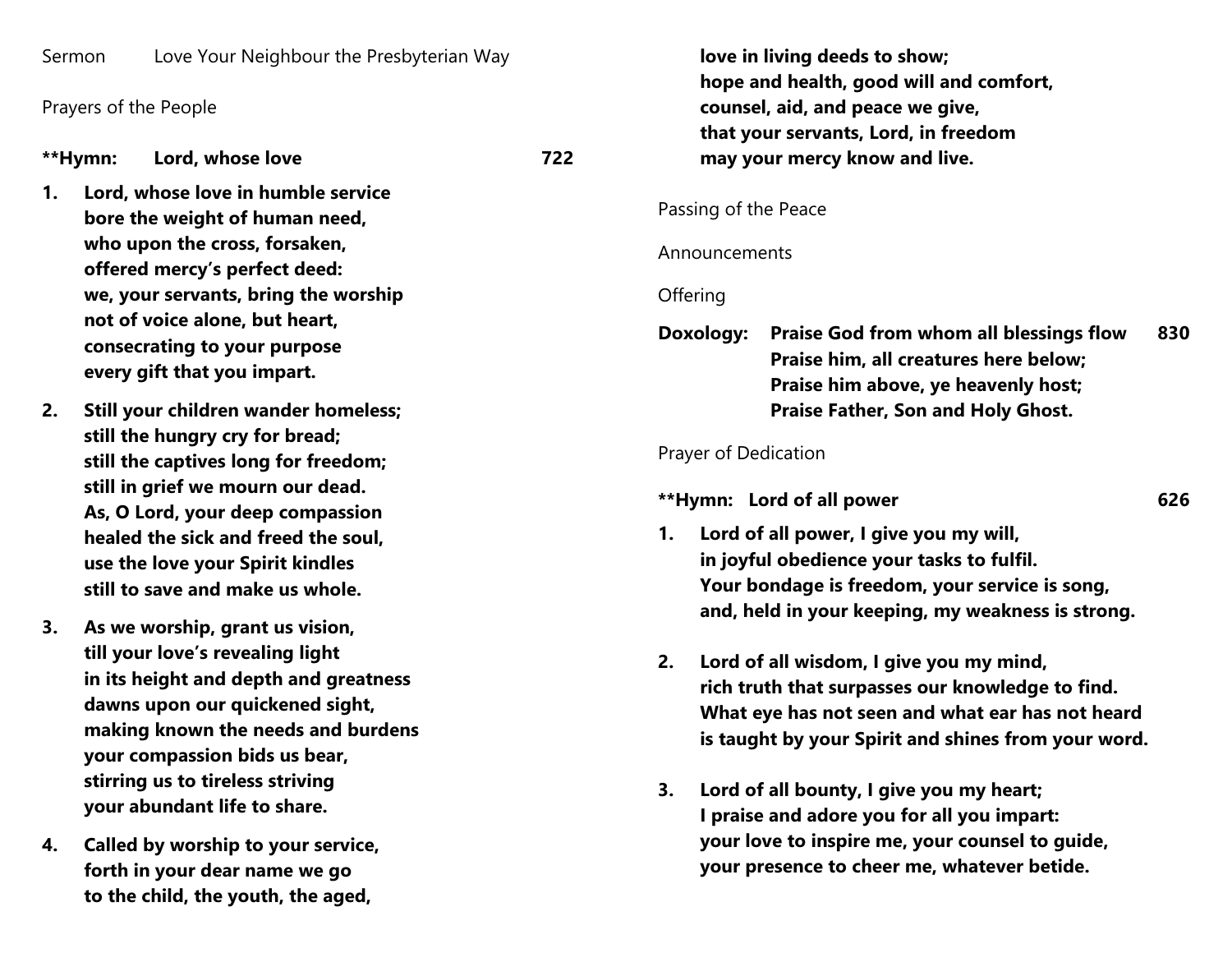**4. Lord of all being, I give you my all. If e'er I disown you, I stumble and fall, but, sworn in glad service your word to obey, I walk in your freedom to the end of the way.**

Benediction

Postlude *Dialogue sur les Grands Jeux* by Francois Couperin

# **Please join us downstairs for Coffee Hour**



# **Our Events**

**Tuesday, February 1** was the deadline for the reception of **Annual Reports.** If yours has not been received, you risk not having your report included.

**Monday, February 7 ~ 11:00 a.m. Coffee Hour** will meet by teleconference.

**Thursday, February 10 ~ 3:00p.m. Choir Practice**

## **Friday, February 11 ~ 10:00 a.m.**

**Bible Study** is commencing the study of Tobit. A story of ordinary people whose everyday lives become signs of the working of God's providence. If you would like to join this study, please contact the Rev. Paul Wu.

**Sunday February 13 ~ 10:30 a.m. Communion Service**

**Sunday, February 27 ~ after service Annual Meeting**

# **Joining the Meeting, Conference Call or Bible Study:**

- 1. Before the start time, call toll-free 1-888-884-4539.
- 2. Enter the passcode number which is 7455703#.
- 3. Make sure to press the # after the number.
- 4. You will be asked to say your name. Say it. Then press #.
- 5. You will then be connected.
- 6. You may find it preferable to put your phone on speaker.